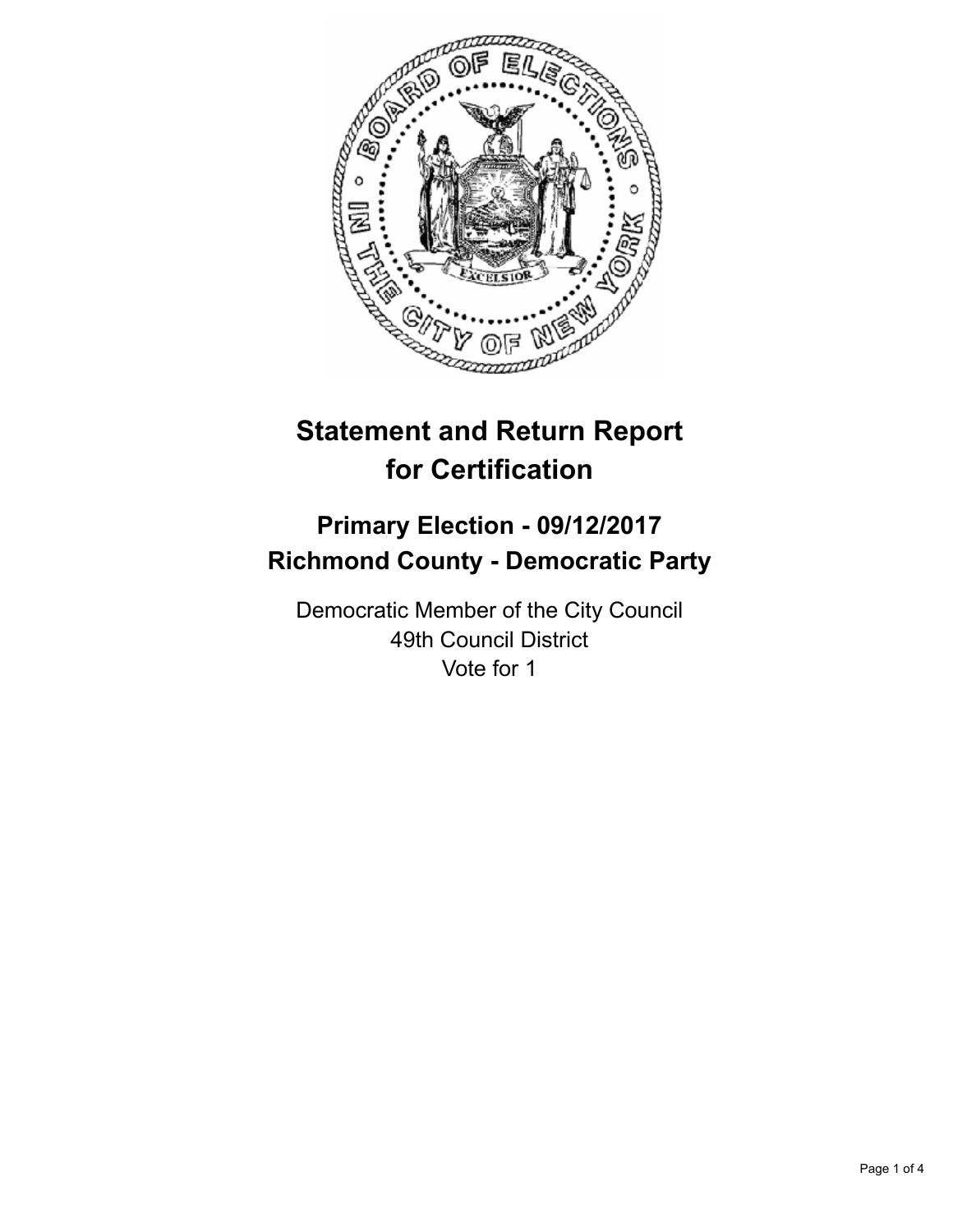

### **Assembly District 61**

| <b>PUBLIC COUNTER</b>                                    | 6,472          |
|----------------------------------------------------------|----------------|
| <b>MANUALLY COUNTED EMERGENCY</b>                        | 0              |
| <b>ABSENTEE / MILITARY</b>                               | 436            |
| <b>AFFIDAVIT</b>                                         | 25             |
| <b>Total Ballots</b>                                     | 6,933          |
| Less - Inapplicable Federal/Special Presidential Ballots | 0              |
| <b>Total Applicable Ballots</b>                          | 6,933          |
| <b>KAMILLAH HANKS</b>                                    | 2,001          |
| DEBORAH L. ROSE                                          | 4,738          |
| <b>BO DIETL (WRITE-IN)</b>                               | 1              |
| ERIC RAYASLIA (WRITE-IN)                                 | 1              |
| FRANK DISALVO (WRITE-IN)                                 | 1              |
| JOHN MCGUIRE (WRITE-IN)                                  | 1              |
| LORIE HONOR (WRITE-IN)                                   | 1              |
| MARIA RUSOLO (WRITE-IN)                                  | 1              |
| PETER J. MURRAY (WRITE-IN)                               | $\overline{2}$ |
| PHIL MARIUS (WRITE-IN)                                   | 19             |
| TING TING ROCA (WRITE-IN)                                | 1              |
| UNATTRIBUTABLE WRITE-IN (WRITE-IN)                       | 3              |
| UNCOUNTED WRITE-IN PER STATUTE (WRITE-IN)                | 1              |
| <b>Total Votes</b>                                       | 6,771          |
| Unrecorded                                               | 162            |
|                                                          |                |

### **Assembly District 63**

| <b>PUBLIC COUNTER</b>                                    | 1,254 |
|----------------------------------------------------------|-------|
| <b>MANUALLY COUNTED EMERGENCY</b>                        | 0     |
| ABSENTEE / MILITARY                                      | 116   |
| <b>AFFIDAVIT</b>                                         | 4     |
| <b>Total Ballots</b>                                     | 1,374 |
| Less - Inapplicable Federal/Special Presidential Ballots | 0     |
| <b>Total Applicable Ballots</b>                          | 1,374 |
| KAMILLAH HANKS                                           | 366   |
| DEBORAH L. ROSE                                          | 941   |
| JAMES SMITH (WRITE-IN)                                   | 2     |
| PHIL MARIUS (WRITE-IN)                                   | 1     |
| UNATTRIBUTABLE WRITE-IN (WRITE-IN)                       | 1     |
| UNCOUNTED WRITE-IN PER STATUTE (WRITE-IN)                | 1     |
| <b>Total Votes</b>                                       | 1,312 |
| Unrecorded                                               | 62    |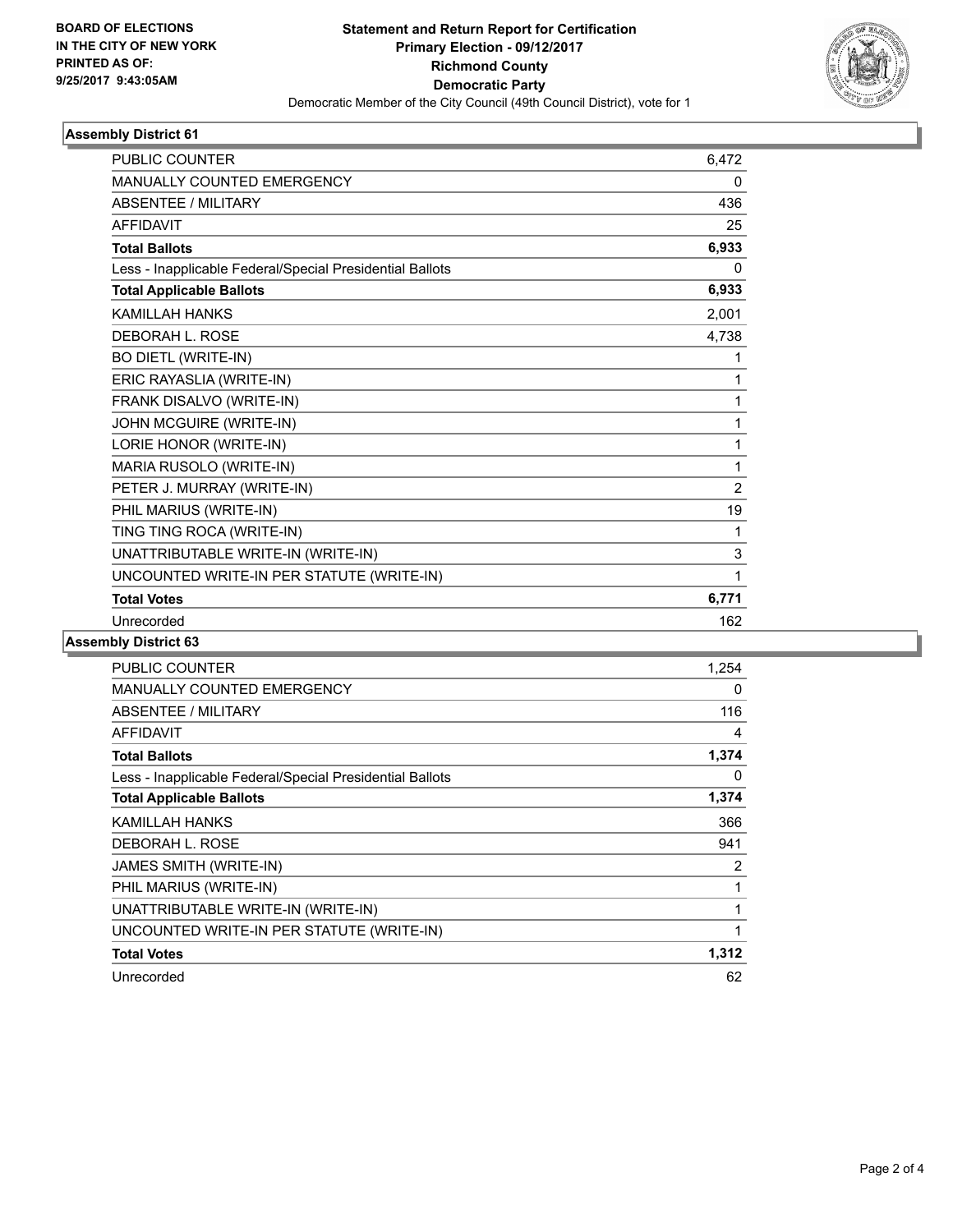

### **Assembly District 64**

| PUBLIC COUNTER                                           | 399 |
|----------------------------------------------------------|-----|
| MANUALLY COUNTED EMERGENCY                               | 0   |
| ABSENTEE / MILITARY                                      | 28  |
| <b>AFFIDAVIT</b>                                         | 3   |
| <b>Total Ballots</b>                                     | 430 |
| Less - Inapplicable Federal/Special Presidential Ballots | 0   |
| <b>Total Applicable Ballots</b>                          | 430 |
| KAMILLAH HANKS                                           | 191 |
| DEBORAH L. ROSE                                          | 216 |
| PHIL MARIUS (WRITE-IN)                                   | 3   |
| RICHARD M. DIMAIO, JR. (WRITE-IN)                        | 1   |
| TOMASL BLASZCZYK (WRITE-IN)                              | 1   |
| UNATTRIBUTABLE WRITE-IN (WRITE-IN)                       |     |
| <b>Total Votes</b>                                       | 413 |
| Unrecorded                                               | 17  |